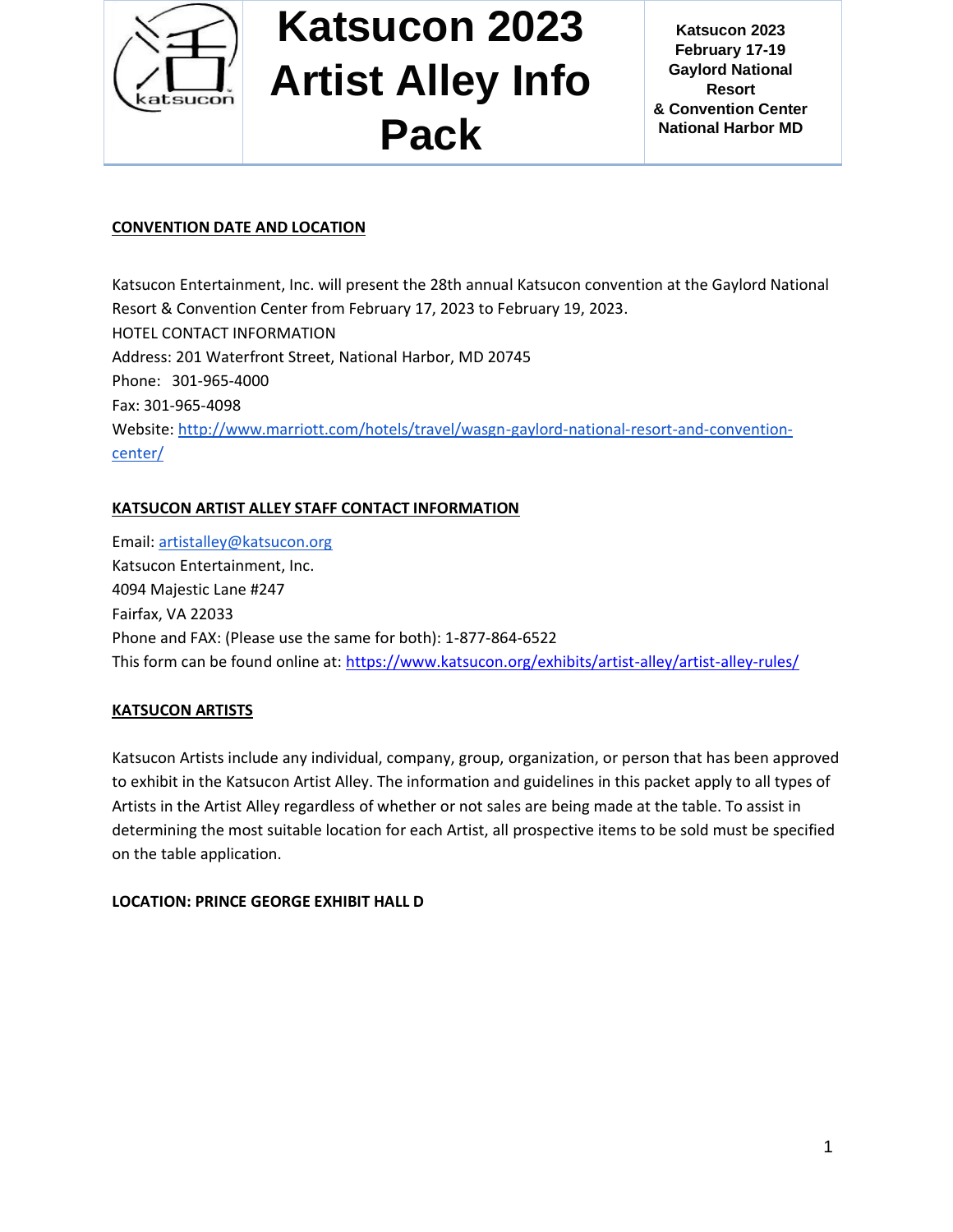

### **ARTIST ALLEY HOURS OF OPERATION**

| Day      | Date      | Open for<br>Setup | <b>Open to VIPs</b> | <b>Open to Attendees</b> | <b>Close Down</b>  |
|----------|-----------|-------------------|---------------------|--------------------------|--------------------|
| Thursday | 2/16/2023 | 5:00pm*           | N/A                 | N/A                      | 10:00pm            |
| Friday   | 2/17/2023 | 8:00am            | 11:30am             | 12:00-8:00               | 8:30pm             |
| Saturday | 2/18/2029 | 9:00am            | 9:30am              | 10:00-7:00               | 7:30 <sub>pm</sub> |
| Sunday   | 2/19/2023 | 9:00am            | 9:30am              | 10:00-3:00               | 5:00pm             |

\*This time will depend on the Gaylord table set-up team. Loading dock hours will be announced closer to the convention in the 'Load-In' email.

These hours of operation are subject to change. Katsucon reserves the right to change these hours at any time, including during the convention. Artists will not be permitted to enter the Exhibit Hall outside of these hours for any reason. The hall will not be available to any Artist before 5:00 PM on Thursday. **Artists must be completely moved out by 5:00 PM on Sunday without exception.**

Artists are expected to maintain a presence at their assigned table during *all* Katsucon Artist Alley Hall open hours, including VIP hours.

Please note that if safety conditions change, we will adjust accordingly, with as much notice as possible.

### **ARTIST TABLE SPACE INFORMATION**

| <b>Artist Table</b>                          |              | <b>Badges</b>   | <b>Allowable</b>  | <b>Price of</b>   |                                                                   |
|----------------------------------------------|--------------|-----------------|-------------------|-------------------|-------------------------------------------------------------------|
| <b>Space Type</b>                            | <b>Price</b> | <b>Included</b> | <b>Additional</b> | <b>Additional</b> | <b>Table Space Includes</b>                                       |
|                                              |              |                 | <b>Badges</b>     | <b>Badges</b>     |                                                                   |
| <b>Standard Artist</b><br><b>Table Space</b> | \$300        | 1(one)          | 2(two)            | \$55              | 1(one) 6ft x 2.5ft table<br>1(one) tablecloth<br>2(two) chairs    |
| <b>Premium Artist</b><br><b>Table Space</b>  | \$600        | 2(two)          | 3(three)          | \$55              | 2(two) 6ft x 2.5ft tables<br>2(two) tablecloths<br>4(four) chairs |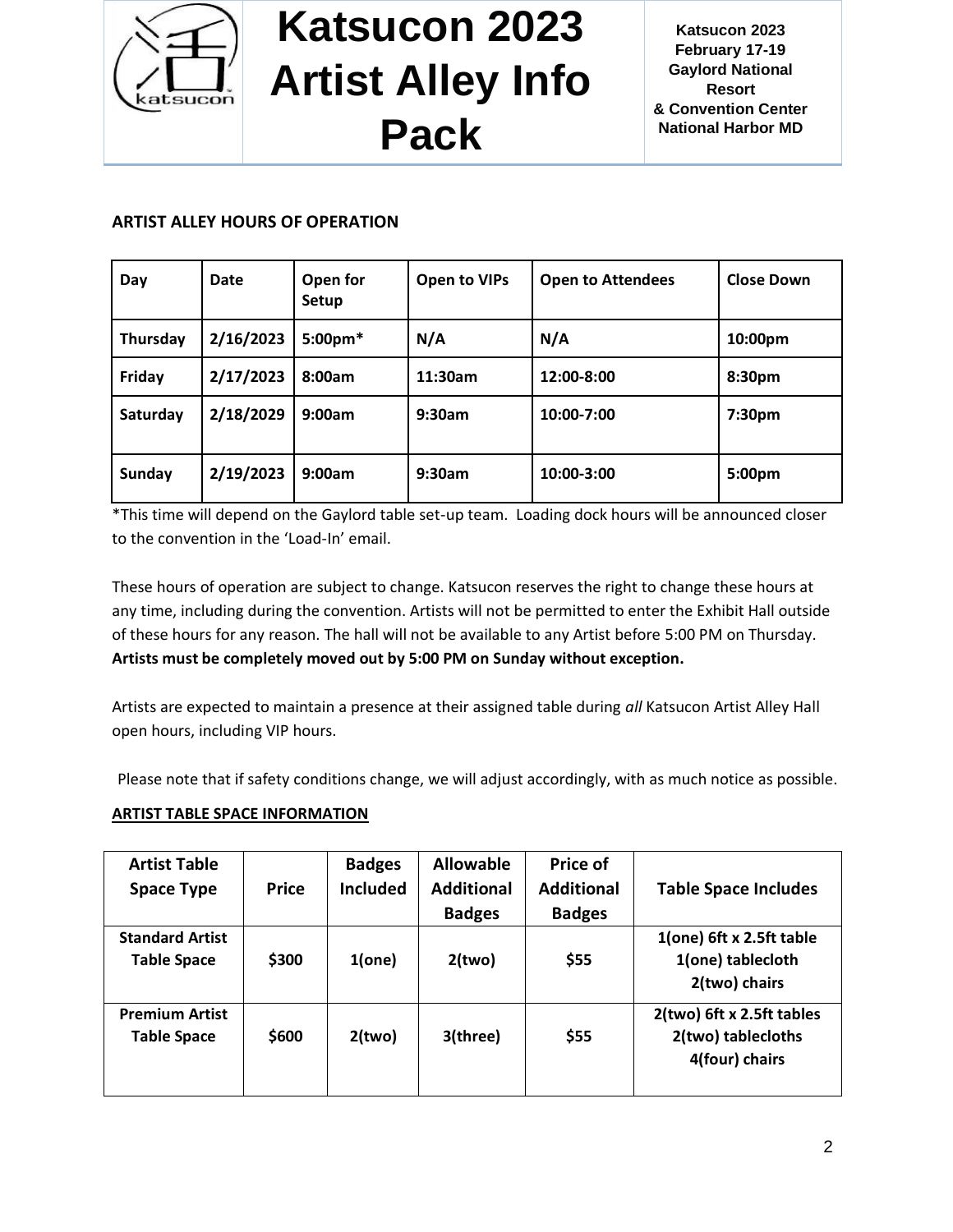

**Katsucon 2023 February 17-19 Gaylord National Resort & Convention Center National Harbor MD**

1(one) Standard Artist table space (1 aisle facing table) will include one 6-foot by 30-inch table, 2(two) chairs and 1(one) Artist badge, and tablecloth. Standard Artist table spaces are \$300 and include 1(one) badge. 2(two) additional artist badges may be purchased for \$55 each.

1(one) Premium Artist table space (2 aisle facing tables) is on the corner of an island and includes 2(two) 6-foot by 30-inch tables(set-up as L-shaped), 2(two) chairs, and 2(two) badges, and 2(two) tablecloths. Premium Artist table spaces are \$600**.** Premium Artist table spaces include 2(two) Artist badges. 3(three) additional artist badges may be purchased at \$55 each. Premium spaces can be arranged to your specifications as long as your build is safe and does not encroach on other table spaces.

Please let us know if you need additional helper badges.

### *Artist Alley table space payments are not refundable. If you need to cancel, Katsucon will not be issuing any refunds.*

The Artist badges are convention badges. They carry the special permission to sell in the Artist Alley, to get in early for setup, and to stay late to pack up your displays. In addition, they allow badge holders to attend the convention in full. No separate attendee badges need to be purchased.

If you requested a Premium Artist table space and all Premium spaces are assigned before we get to your name, you will be offered a single table.

The primary artist is responsible for the actions of their artist alley helpers throughout the duration of the convention. Selling or giving away additional badges to outside parties is strictly prohibited and doing so is a violation of your contract. Artist badges are solely for artists, artist helpers, and studio members. Badges must be visible at all times. Only those persons wearing an Artist badge will be allowed to sit behind the table. Badges are not transferable.

#### *Artists are responsible for lost or misplaced badges. Badges are the sole responsibility of the artist. Lost badges will not be replaced or refunded. They will need to be repurchased at the \$55.00 price.*

*No refunds. All sales are final.*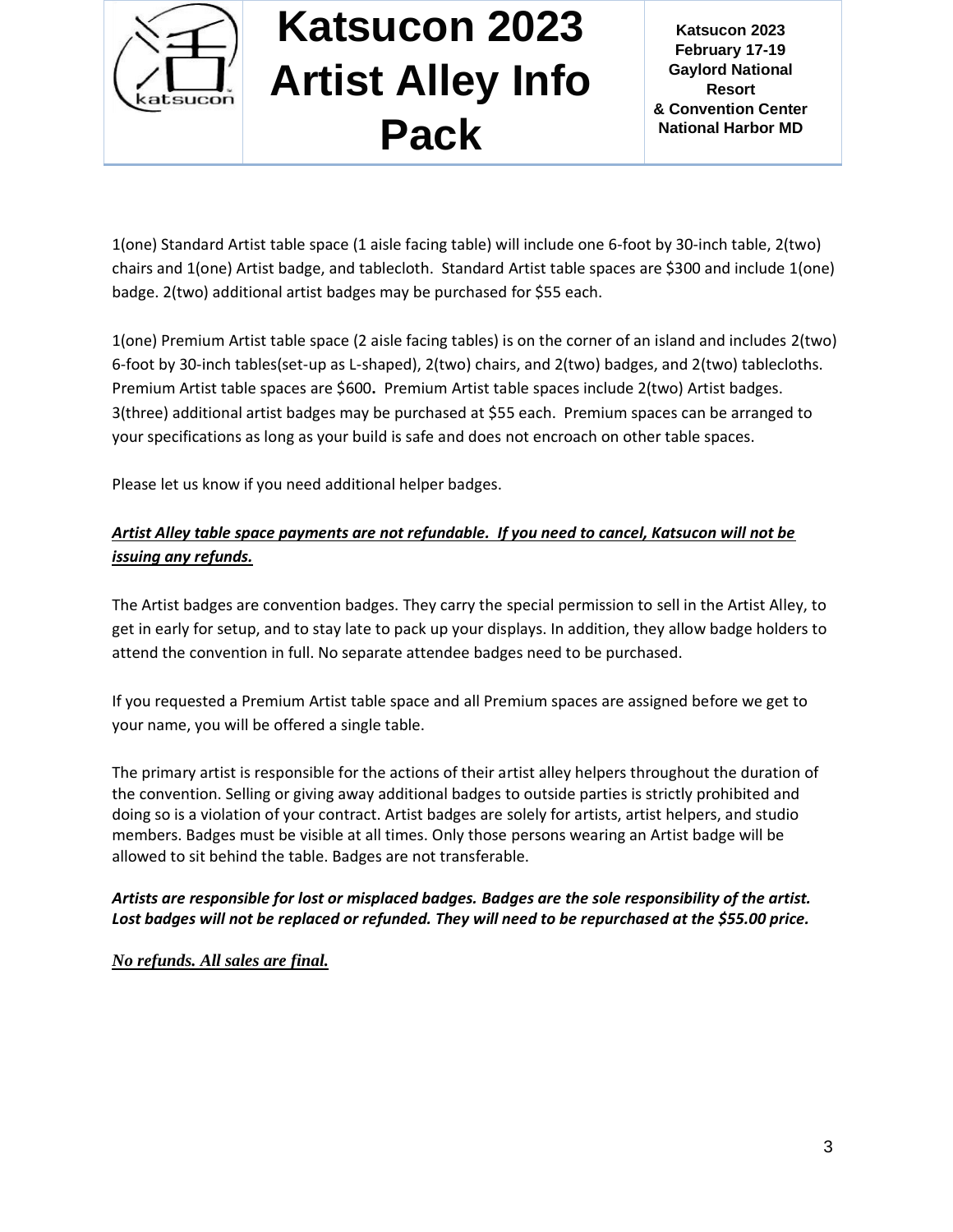

### **TABLE SET-UP AND DISPLAY**

- All set-ups and/or displays must not interfere with neighboring tables to either side or behind the Artist's table.
- Any and all set-ups or displays may not block any of the aisles.
- All displays must be stable.
- Artist's display may not extend beyond the front or sides of the table, and cannot extend more than 3 feet behind the table.
- Artist tables may not be moved without prior permission from Artist Alley staff. Moving the tables from their original positions may result in Artist's removal from the Hall without refund.
- If you want to use a clothing rack/display stand in addition to the Artist table, you must choose one or apply for a premium spot.
- Due to space limitations only two individuals are allowed behind each artist table at any time.
- Your back may be to another artist, so please be courteous.
- Artists are responsible for cleaning up their areas during and after the event. Food & drinks are permitted behind the table for personal consumption only, and cannot be given or sold to attendees. However, if you make a mess, clean it up.
- Keep your area as neat as possible.

Number of Spaces: A single artist or studio is allowed a maximum of 1(one) Artist Alley space consisting of either a standard or premium table space. The Artist Alley is intended to showcase a large number of artists; therefore any violation of this policy will be grounds for immediate expulsion from the Artist Alley. It will also result in the artist being banned from participating in the Katsucon Artist Alley in the future.

Table sharing between individual artists is not allowed in the Katsucon artist alley. If applying as a studio only the art pieces collaborated on can be displayed. Only 1 artist/studio can be registered per table.

A group of Artists/studio: All individuals working together on a single project, or groups of projects, are considered one artist group/studio. For example: a group of artists who collaborated to make their art are counted as a studio. If applying as a studio, only the art pieces that are a collaborative effort can be displayed. If applying as a studio, any individual applications will be considered duplicates and deleted. All studio members must be present to sell.

All artists are expected to show respect to all staff, volunteers, attendees, and fellow artists throughout the convention.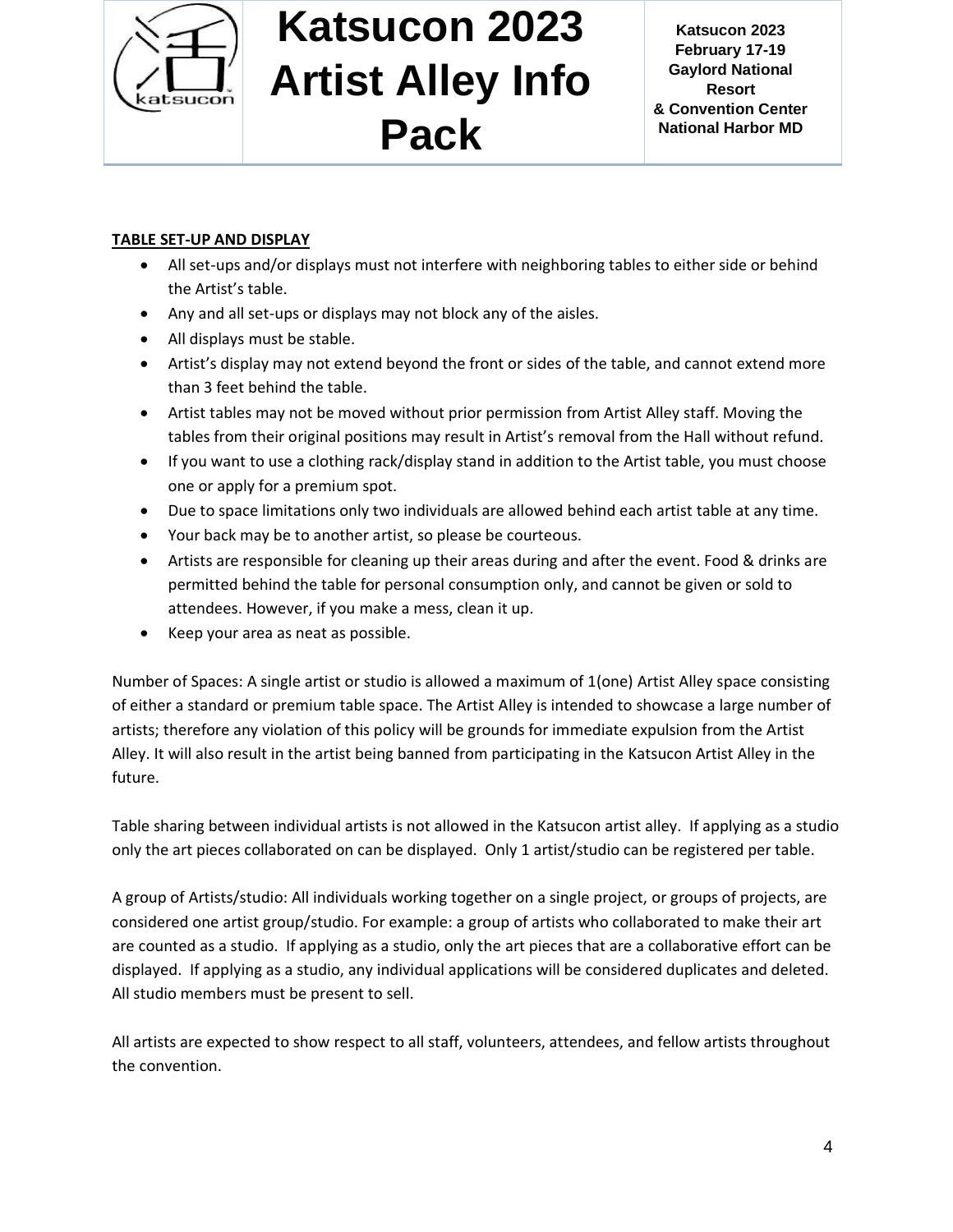

Hawking, yelling, or aggressive motioning to draw attention to your table is prohibited.

Artists have the right to ask loiterers to move on if they are blocking your table, so long as you do it in a non-threatening manner. Katsucon Artist Alley staff is available to help disperse loiterers that block table access, aisle access or who impede traffic flow.

Tables are non-transferable and may not be resold to a third party.

Artists are expected to maintain a presence at their assigned table during *all* Artist Alley Hall open hours.

Please notify us of any business or personal name change as soon as possible. Legal name changes due to a change in marital status, transitioning, etc., will be accepted up to and during the convention.

#### **LOTTERY RULES**

Any tables not claimed by 8 pm on Friday night will be considered a No-Show table and made available for distribution to lottery winners. No credit or refund will be issued for No-Shows.

Please contact the Artist Alley Coordinators in the event of delayed arrival. You can contact us at: [artistalley@katsucon.org](mailto:artistalley@katsucon.org)

- 1. Registration for the lottery starts at business open on Friday. We will need your name, your company name, a website or portfolio address, and your mobile phone number where you can be reached.
- 2. You must be a registered attendee with Katsucon to be eligible to enter the lottery.
- 3. We will randomly select someone from the list via a random number generator app.
- 4. We will call or text you via your mobile device Friday night after closing. You will have 15 minutes to reply.
- 5. You must be present, in person, on site before 9:15am on Saturday in order to claim your table. You must complete payment for the table and extra badge, if needed. You will need your tax info and fill out an Affidavit for the Maryland Comptroller.
- 6. In the unlikely event that a lottery winner has not claimed their table before 9:15 on Saturday morning, we will draw another number.
- 7. You will need to have your stuff on site by Saturday morning. That includes product, helper, any relevant tax information. Due to space limitations only two occupants allowed per table.
- 8. You will need to provide a portfolio address to your work/items to be previewed before acceptance into the lottery.
- 9. By applying to the lottery you agree that you have read the Katsucon Artist Alley Info Packet and agree to abide by its terms.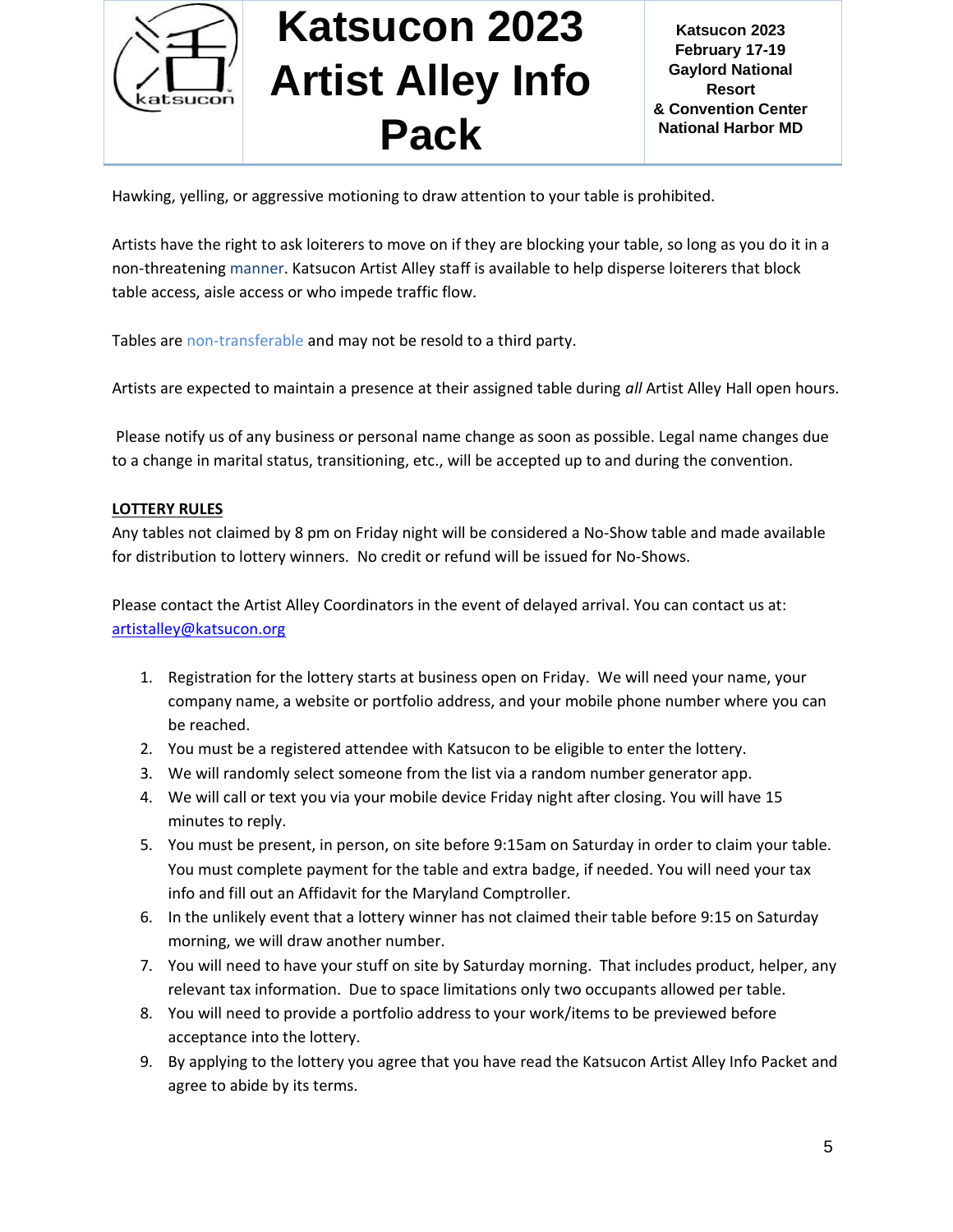

**Katsucon 2023 February 17-19 Gaylord National Resort & Convention Center National Harbor MD**

- 10. Any KAA lottery winner must purchase their table and any extra badge(s) at full price. Single table is \$300 comes with 1 badge and 1 extra badge may be purchased for \$55. Premium space(2 tables on a corner) is \$600 and comes with 2 badges. Two extra badges may be purchased for \$55 each.
- 11. After acceptance into the KAA, you must forfeit your regular attendee badge and pay the FULL Artist Alley table and badge prices.
- 12. Refund request instructions for your regular attendee badge will be provided by the KAA staff in writing and by email. All refund requests will be honored and fulfilled *AFTER* Katsucon.
- 13. No refunds or partial refunds will be processed at Katsucon for your attendee badge.

#### **PAYMENT**

In order to avoid any confusion, payment information will be provided directly to Artists whose applications have been approved. For your protection, no table space payments will be accepted without prior approval.

#### *No refunds. All sales are final.*

#### **CANCELLATION**

Cancellation requests must be received in writing by or by email thirty **(30) days prior to the convention.** *No refunds. All sales are final.* Send cancellation requests to artistalley@katsucon.org or to our mailing address below: Katsucon Entertainment, Inc. 4094 Majestic Lane #247 Fairfax, VA 22033

#### *No refunds. All sales are final.*

#### **SECURITY**

The doors will be locked when the Hall is closed. Each Artist is solely and fully responsible for his or her own materials. All property of the Artist is understood to remain in the Artist's care, custody, and control in transit to or from or within the confines of the Artist Alley. Katsucon is not responsible for losses due to theft, damage, fire, or other causes.

**General Policy:** In addition to the rules herein, all other convention and hotel rules remain in effect. All local, county, state, and federal laws are also in effect. Violators will be ejected from the convention without refund and turned over to the proper authorities.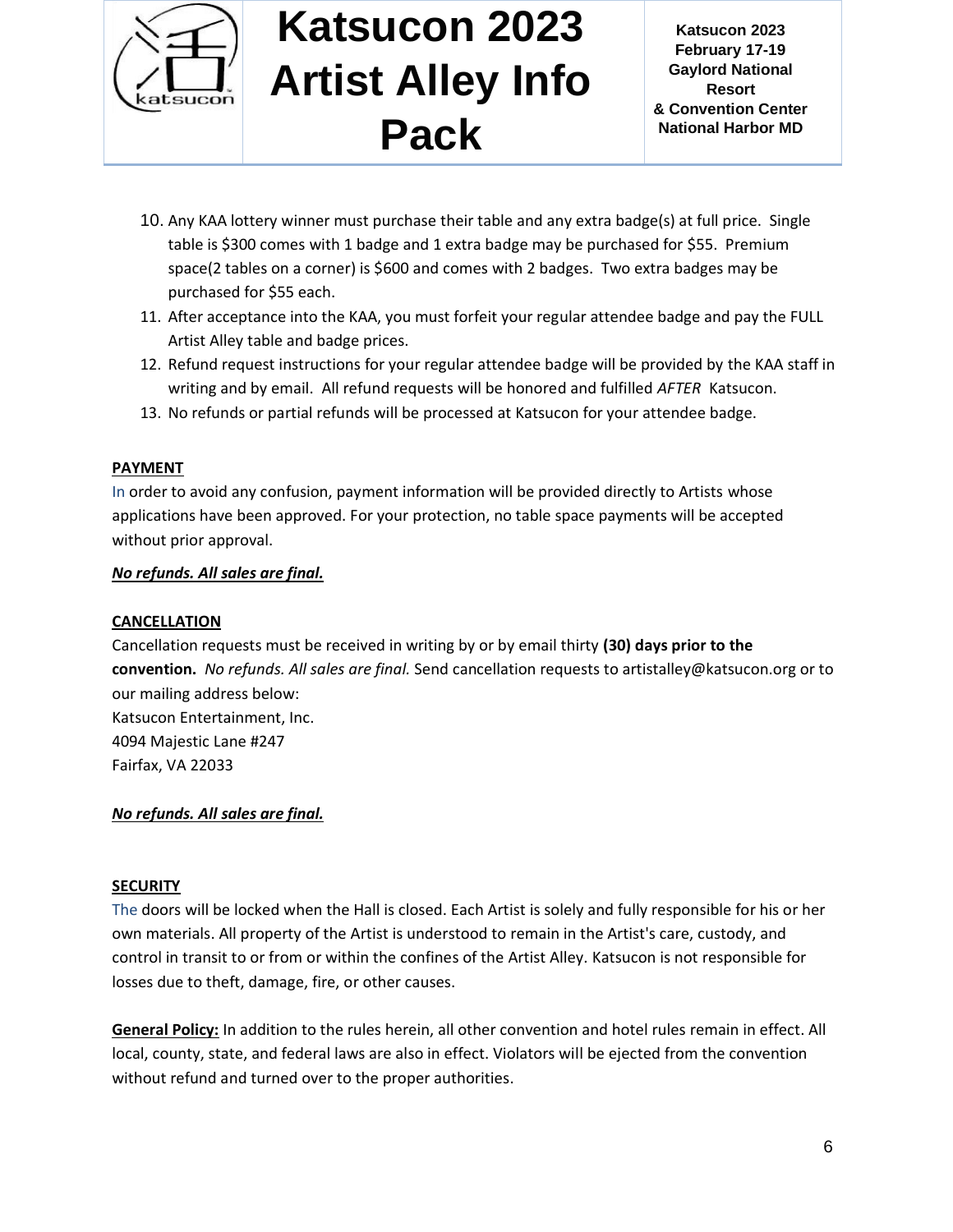

**Katsucon 2023 February 17-19 Gaylord National Resort & Convention Center National Harbor MD**

**ID Policy:** All artists must show a government-issued, photo ID to check in at the Artist Alley. If an artist is not able to produce a valid ID at check in, their table(s) will be held until one hour before opening on Saturday, at which point the table(s) will be considered unclaimed and open for sale on a first come, first served basis. Accepted forms of ID include: A state driver's license, state-issued identification card, a passport, school IDs, or military ID. The name on the ID must match the name given on the table application.

**Age Policy:** Any artist who is not eighteen years of age by **February 1st** the year of the convention must have an adult sign the contract on their behalf. The adult who co-signs the contract must be present to check-in for a table, and accept responsibility for any failure of the under-aged artist to comply with all convention policies as well as applicable laws. In addition, an adult must be present at the table at all times.

**Badges:** Katsucon convention badges must be worn VISIBLY at all times while in any of the convention areas, including Artist Alley. ONLY people with Katsucon Artist badges will be allowed behind tables within the Artist Alley.

**Structures:** Any structure brought to display artwork must be of sound construction and resist toppling when pushed from any angle. If any structure falls down, appears unstable, or begins to droop or sag, the artist to whom it belongs will be asked to remove it by the Artist Alley Staff. In addition, all displays must reside within the confines of your area. Artist's display may not extend beyond the front or sides of the table, and cannot extend more than 3 feet behind the table. Displays behind your table must not impede upon other artists areas nor disrupt traffic flow in case of emergency. This includes people who are standing in front of your table (or other tables), handing out flyers. Entrance/Exits into the islands may NOT be blocked in any way.

**Noise:** Music is permissible, but the volume is to be kept low. Please respect the wishes of those around you. Katsucon reserves the right to require any Artist to turn down or off any audio devices deemed to be interfering with or bothering other Artists or attendees at the convention. The same applies to vocal appeals intended to entice people to come to your table or buy merchandise.

**Ambiance:** Things like bubble machines, smoke machines, fog machines, incense, open flame, and confetti are prohibited by the convention space and Katsucon Artist Alley. Heavy perfumes (including complaint-worthy body odor) are also prohibited.

**Giveaways:** Any artist who wishes to have a giveaway or prize distribution of any kind must contact the Katsucon Artist Alley Staff via email before the convention for approval. No requests for giveaways, etc. will be granted at the convention.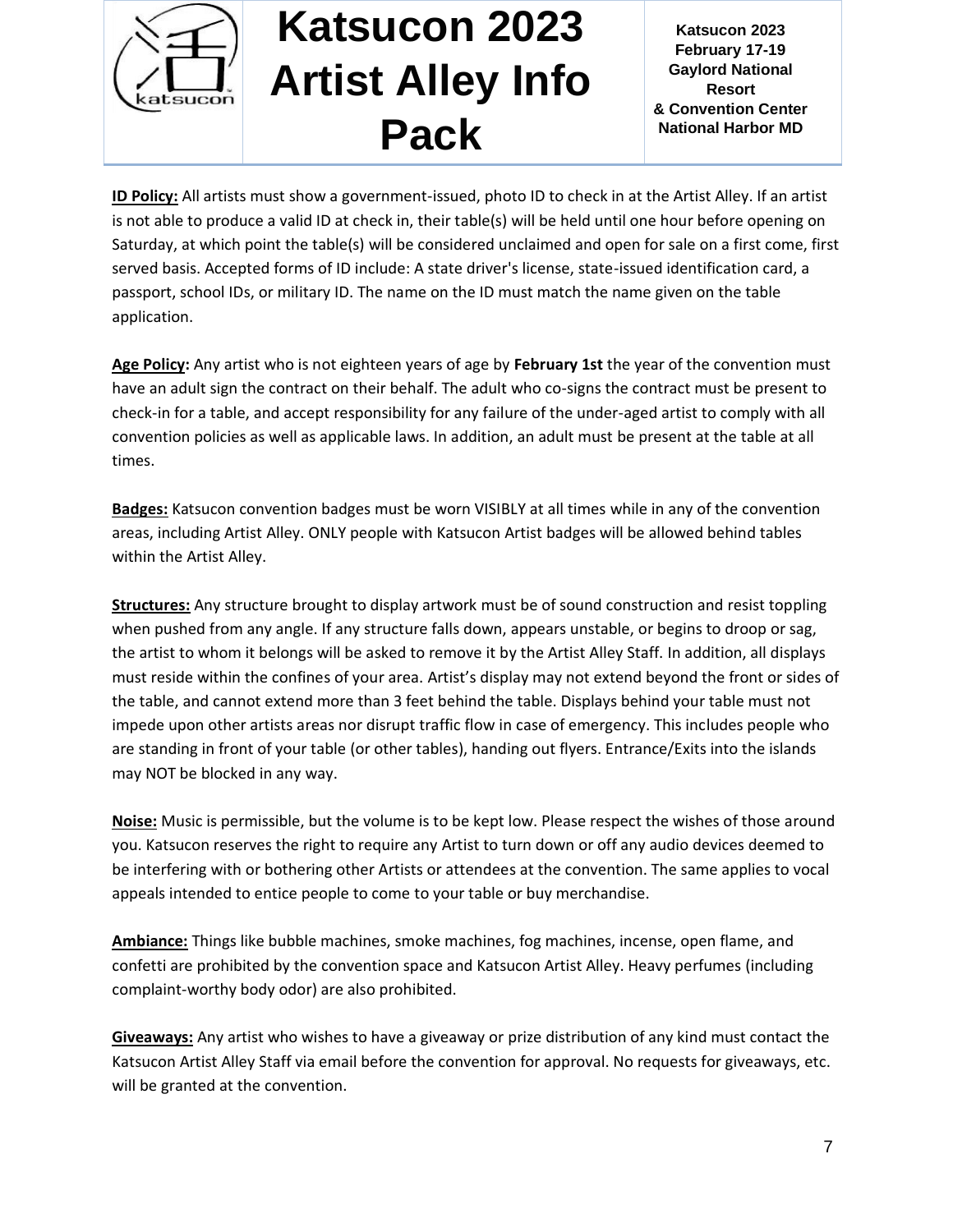

**Katsucon 2023 February 17-19 Gaylord National Resort & Convention Center National Harbor MD**

**Raffles**: Maryland state law says that a raffle can only be held either by a civic organization (such as a Fire Department), or for a charitable organization (who must receive the entire proceeds). An artist CANNOT keep the proceeds from a raffle. Also, in order to hold a raffle in Prince George's County, the organization holding the raffle must first apply for a permit from the County. Therefore, no raffles will be allowed in Artist Alley, unless you can prove that those circumstances have been met. Any artist holding an unauthorized raffle will be removed from the Artist Alley and convention.

**Photography:** Photography and video recording are permitted within the Artist Alley, provided that the person being photographed or recorded has given permission. Similarly, pictures or videos of art or the artists are allowed ONLY with permission of the artist. No photography or camera-phone use will be permitted AT ALL in the Art Show, which will be located within the Artist Alley, so be aware of this rule when entering the Art Show.

**Signs:** Signage within the Artist Alley or Gaylord Property is not to be posted on any walls. Please see the Gaylord Policies section for more details.

**Sales outside Artist Alley:** Selling anything from your hotel room or anywhere outside the Katsucon Artist Alley is strictly prohibited per hotel rules. Please refer to the GNRCC Policy. Anyone suspected of selling from their room will be turned over to the hotel who may evict the artist at their discretion. Anyone suspected of selling outside the Artist Alley space may at the discretion of Katsucon Artist Alley management have their and their table mates badges revoked and table ejected without refund. All table signage should match the information that you registered with. If you put down on your application that you are "Studio A" but all your signs say that you are "Studio B" this will be seen as a table transfer. Signage that does not match your registration must be removed.

**Harassment:** Katsucon does not tolerate harassment of any kind, be it based on race, gender, gender identity, gender expression, sexual orientation, marital status, physical or mental ability or disability, religion, sexual orientation, height, weight, planet of origin, or any other physical or civilized beliefs. This goes for all attendees, guests, panelist, staff, and/or hotel employees. Harassment is defined as derogatory comments, stalking, aggressive behavior, unnecessary intentional physical blocking of others, or altercations of any sort. If you believe you have been a victim of harassment, please find Katsucon Security as soon as it occurs. Please present details calmly and concisely. If you feel your safety is at risk, we want to know about it and stop it before it affects more people. If you feel our staff has not been able to meet your needs, or if you have further concerns, please use the service: Page a Chair. Harassment includes advocating for, or encouraging, any of the above behavior. In the event you feel you are being harassed, please contact the Artist Alley staff immediately.

**Substance Use:** Smoking (including vaping, cigars, and pipes) or use of alcohol or illegal drugs while in the Artist Alley will not be tolerated.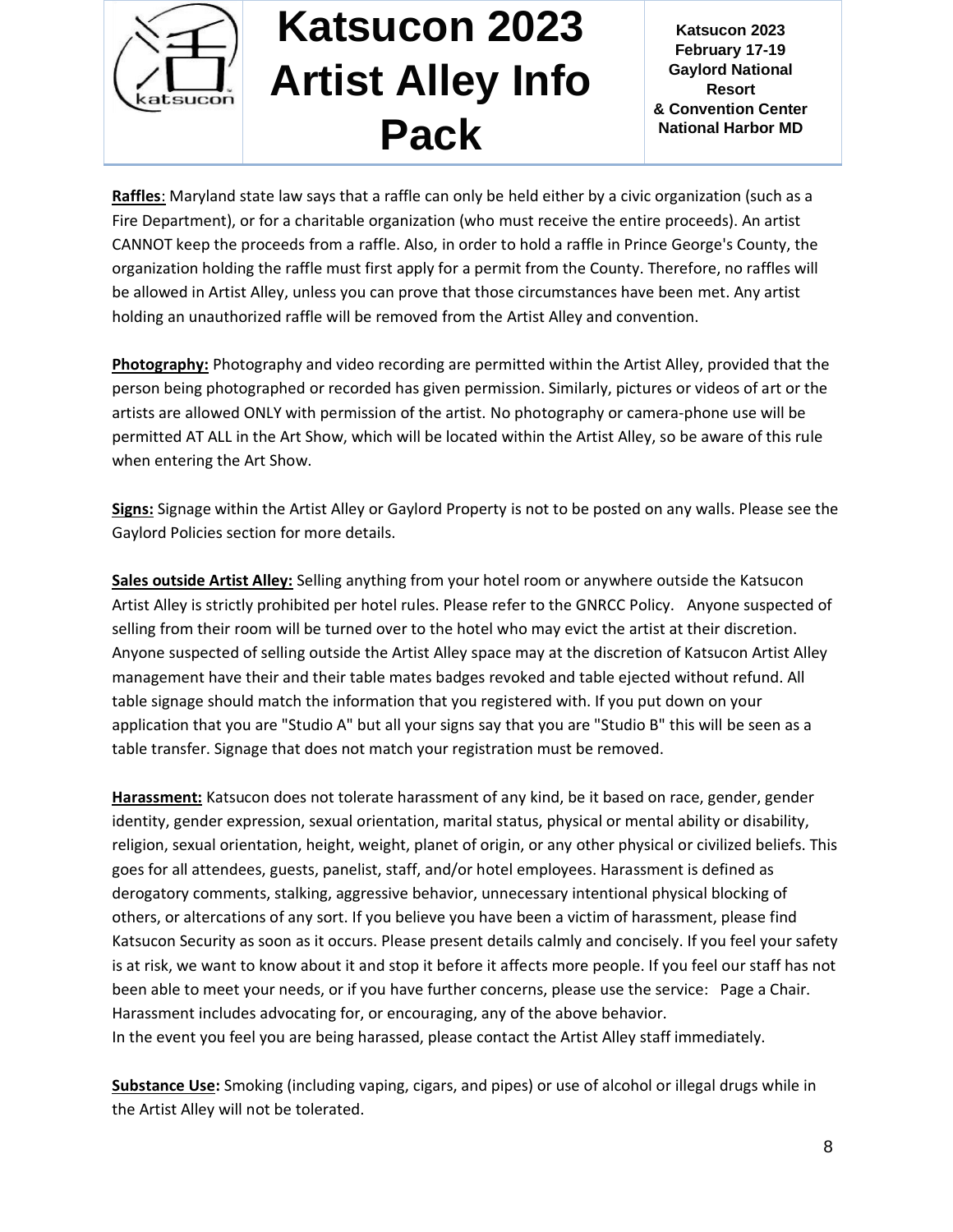

**Katsucon 2023 February 17-19 Gaylord National Resort & Convention Center National Harbor MD**

**Behavior:** No running, screaming, yelling, horseplay or grievous use of obscene language will be tolerated. That includes those who have children behind their table. It is expected that, as with any other area of the convention, all artists will be courteous and polite to each other, the staff, and other members. Conduct of an offending manner directed to an Artist, Host Facility personnel, Katsucon Artist Alley personnel, or any other person(s) will not be tolerated.

**Permitted Goods:** The following is a sample list of items may be sold. In addition to unique individual hand-made items and commissioned works, artists may offer a wide array of products including but not limited to: Stickers, Items with an adhesive feature, Posters, Prints, Paintings, Bookmarks, Drawings, Pins/buttons, Comics/Manga, doujinshi, zines, Calendars, CD's, Books, T-Shirts and other clothing, Bags, Cards, Games, Etched glass, Ears/tails, Jewelry, Costumes, Plushies, Props, Origami, etc.

**Fanart, Copyrighted and Trademarked Materials:** The artist bears all responsibility and risk for the items brought for sale at Katsucon. Any questions regarding these policies will be resolved by the Artist Alley Coordinators, in consultation with Katsucon's Leadership when needed. The Katsucon's Leadership in conjunction with the Artist Alley Coordinator's will make the final decision.

**Katsucon Artist Alley and Katsucon staff are NOT currently authorized agents of any company body to enforce copyright on their behalf.** Any company that requires removal of perceived copyright or trademark violations will be directed to the artist themselves. No staff or Katsucon member is a legal professional qualified to enforce, for any person or company, what is "fair use" under the legal concepts such as, but not limited to, parody, homage, and derivative work. Please don't ask us.

Katsucon Artist Alley Staff will not settle trade disputes between artists. That must be solved between your own legal teams. We will only follow state or federal law (i.e., bootlegging, restraining orders, LEO intervention, etc.) as required by those laws.

Unless specifically stated otherwise, Katsucon is not an enforcement agent of any media company or copyright holder. The only parties who can make valid, actionable copyright violation complaints are the copyright holders themselves, or their legally empowered agents.

Any egregious violations, like use of trademarked words and images (the "S" for Superman, actual Pokémon/Nintendo logo, and the like), will be asked once to remove the offending item(s). The second time Katsucon Artist Alley staff sees the offending item(s), the artist will be ejected from the Katsucon Artist Alley and the convention. This especially includes "garage sales" and bootlegging. *No refunds will be issued if ejected from the event by either Katsucon or GNRCC.*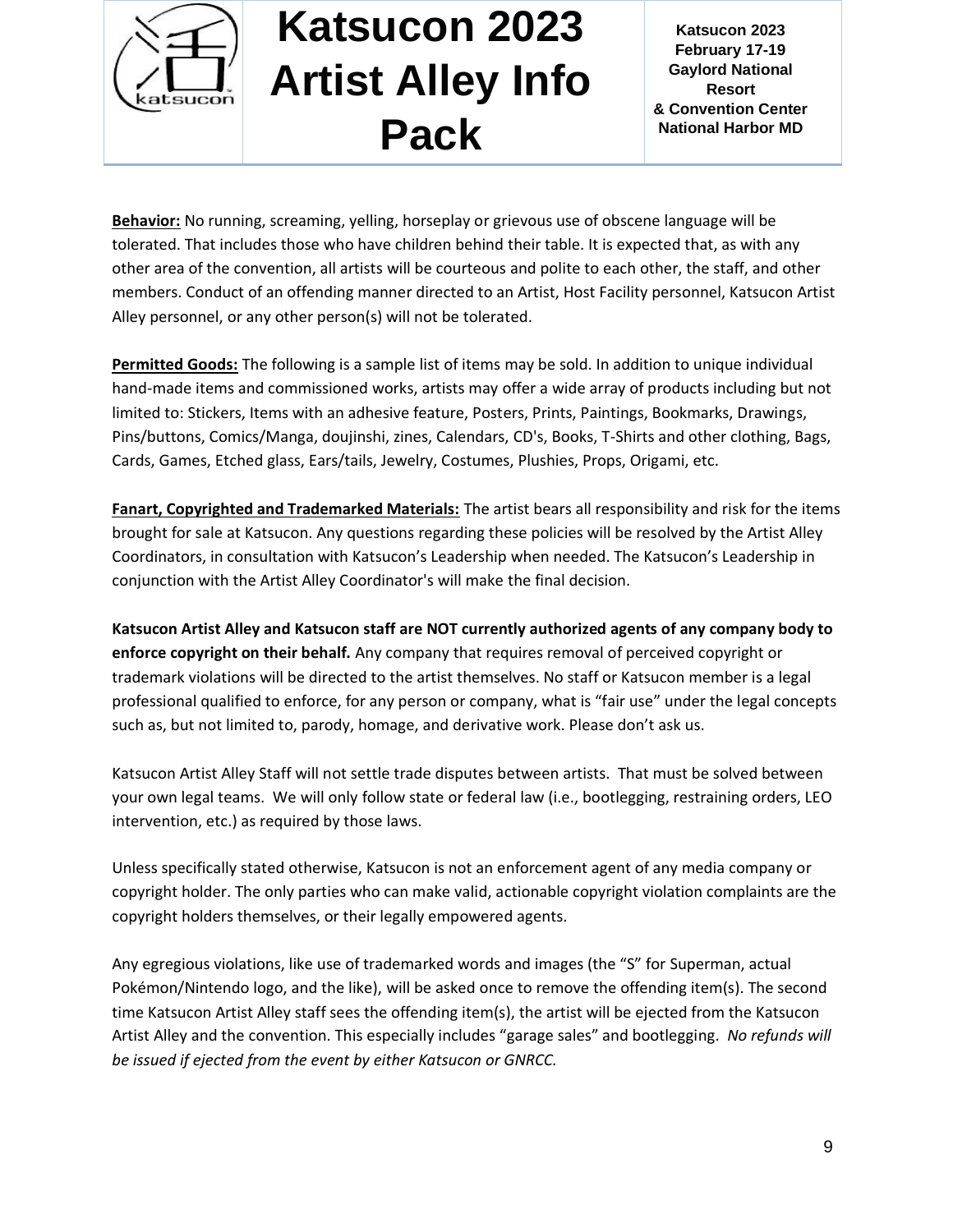

**Katsucon 2023 February 17-19 Gaylord National Resort & Convention Center National Harbor MD**

You are NOT allowed to copy, trace or in any way reproduce (either by hand or machine) an existing piece of art and sell it as your own. This includes any direct traces of existing art, sprites, and logos that you do not own. (ex: logos and pixel sprites ripped directly from source material.)

It must be an original design, drawn in the Artist's own style. Decisions of Katsucon Artist Alley staff are final.

Katsucon Artist Alley staff may prohibit the sale of any item at any time, for any reason. Katsucon Artist Alley staff has the final word on whether something is unacceptable or not, and you will be asked to remove anything deemed such. Failure to comply and/or repeat offenses may result in your expulsion from the convention without refund.

**Prohibited Goods:** The following items are also prohibited from sale within the Artist Alley: Unlicensed, "Knockoff," or "bootleg" merchandise of any kind is forbidden and grounds for immediate expulsion. These include, but not limited to, videos recorded on homemade DVDs; pirated copies of any titles that have been released commercially in the United States, Japan, or elsewhere; titles taped off the air in Japan; and any fan-subs. Also forbidden: any unlicensed reproductions of any products actually released by an American company.

Imported merchandise or legitimate US products. This includes, but is not limited to: wall scrolls, sharpies, art supplies, duct tape, glow sticks, etc. This also includes resale of used or unwanted anime, manga, and related Japanese merchandise. There will be no resale of items in the Artist Alley. This is known as "garage sales".

Henna tattoos, face and body painting, and other form of art expression on another person's body is strictly prohibited.

**Weapons:** Sales of weapons are prohibited in Artist Alley. Swords, guns, and any projectile items are not allowed.

Do not light candles or incense.

NO industrial machines, aerosol cans, airbrushes, wood burners, etchers, or any other supplies or equipment that could be potentially harmful, dangerous or noisy.

**Soaps, perfumes, oils, and cosmetics:** If your product meets the regulatory definition of soap, it's regulated by the Consumer Product Safety Commission (CPSC).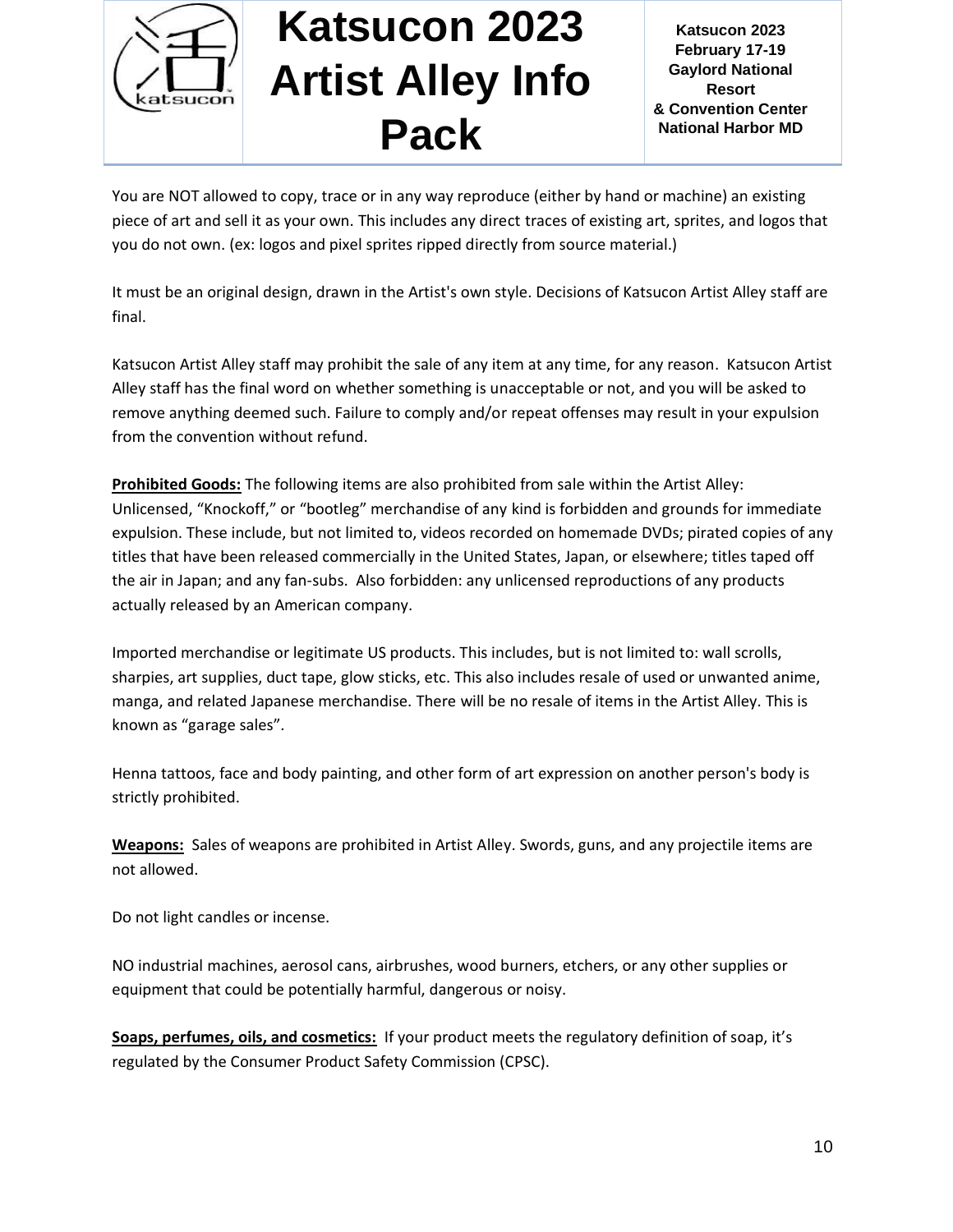

**Katsucon 2023 February 17-19 Gaylord National Resort & Convention Center National Harbor MD**

-If it's a cosmetic, it's regulated by FDA. Neither the product nor its ingredients need approval by FDA, except for any color additives it contains. It is your responsibility to make sure your product is safe for consumers when it is used as intended, and to make sure it is properly labeled.

-If it's a drug (like caffeinated soap), it's regulated by FDA. It must comply with the regulations (called "monographs") for certain categories of non-prescription drugs or requirements for new drug approval or. You will need to register your firm and list your products with FDA. We will ask for more details if we accept your application. Please refer to some of the FDA documentation to see what you need, found at:<https://www.fda.gov/cosmetics/productsingredients/products/ucm115449.htm>

**Food:** Due to corkage laws and convention policy, no consumable food, snacks or beverages are allowed for redistribution to attendees, either by sale or for free, and personal food eaten at the table must be kept behind the table. That includes free bowls of candy for attendees. Please refer to the GNRCC Policy.

**Guidelines for Artwork:** The artist bears all responsibility and risk for the items brought for sale at Katsucon. Any questions regarding this policy will be resolved by the Artist Alley Coordinators, in consultation with Katsucon Leadership when needed. If a piece of art appears to be very similar to a licensed, copyrighted, etc. piece of art, the artist may be asked to remove it from display and sale at the discretion of the Artist Alley Coordinators. The Artist Alley Coordinator's decision is final.

**Adult Materials Policy:** In recent years there has been a marked increase in the number of minors and families attending Katsucon. Therefore, Katsucon asks that all artists in the Artist Alley, please keep this in mind when setting up. The acceptability of displays of adult material is at the sole discretion of the Artist Alley Coordinators. Any materials which are sexually explicit, extremely graphically violent, or otherwise unsuitable for children must be displayed in a manner that keeps minors from seeing them. Customers must be of legal age (18) to view/purchase any material that is inappropriate for minors. If any of these materials are found left out in the open, or the Artist Alley Staff receives complaints, the artist will be reminded about the adult materials policy ONCE. If any artist sells inappropriate materials to minors, they will be removed from the Artist Alley and the convention. The artist may also be subject to legal action.

**Proxy/Agented Sales:** Proxy/Agented sales are not permitted in the Katsucon Artist Alley. A proxy/agent is someone other than the original artist, who is selling the art on the artist's behalf, when the artist is not in attendance at Katsucon. Artists must be present at the convention in order to sell their work.

**Dual Exhibiting:** Selling in both the Artist Alley and Dealers Room is strictly prohibited. If you are found exhibiting in both areas, at the same time, you will be evicted from both immediately and may be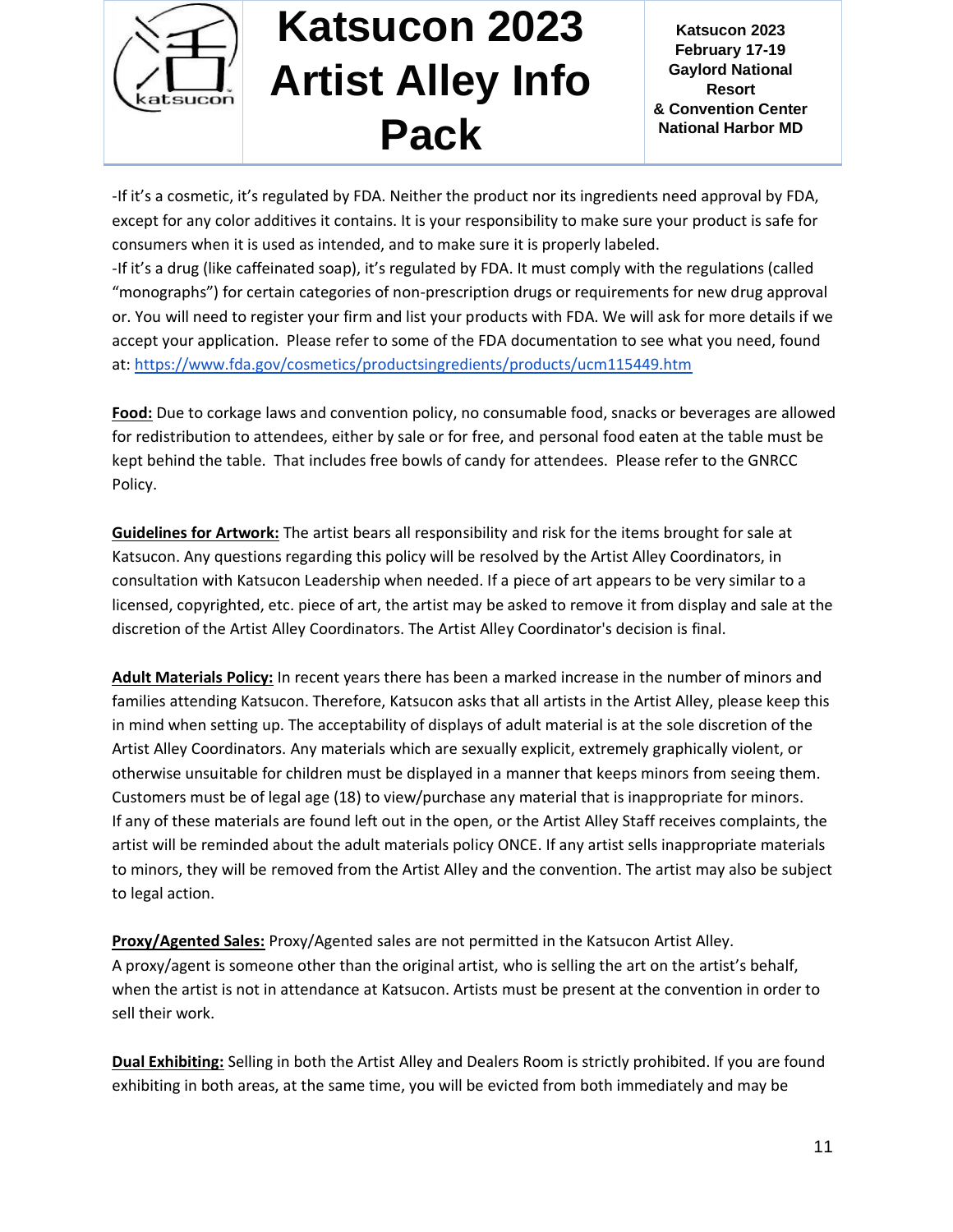

**Katsucon 2023 February 17-19 Gaylord National Resort & Convention Center National Harbor MD**

banned from exhibiting for future years. *No refunds will be issued if ejected from the event by either Katsucon or GNRCC.*

This does not include the Art Show inside the Artist Alley, nor the Model Expo. You may freely be entered into both, and the Art Show is actively encouraged. Katsucon encourages all artists, as well as all attendees, to participate in Art Show and/or Model Expo.

#### **INTELLECTUAL PROPERTY**

Katsucon's title, logo, and mascots are trademarks of Katsucon Entertainment Inc., No likenesses thereof are permitted to be sold in the Artist Alley except by representatives of Katsucon.

#### **SELLING FROM UNAUTHORIZED AREAS**

The selling of merchandise from a hotel room is against Katsucon policy, hotel policy and Maryland state law. Anyone found selling merchandise from a hotel room will be referred to hotel security and reported to the authorities. No attendee is allowed sell merchandise outside of the Exhibit Halls. NO SQUATTING! You may not sit down in the middle of any open space and attempt to sell art or any other products. Please refer to the GNRCC Policy.

#### **LIABILITY**

Katsucon shall not be liable for failure to perform its obligations under this contract as a result of strikes, riots or any other cause of any kind whatsoever not within the control of Katsucon. Anyone visiting, viewing or otherwise participating at an Artist's table is deemed to be the invitee or licensee of the Artist, rather than the invitee or licensee of Katsucon. Katsucon shall not be liable for any injury whatsoever to the property of the Artist or the persons conducting or otherwise participating in the conduct of the exhibit or the invitees or guests of the Artist, and the Artist hereby indemnifies Katsucon for all such injuries and claims. Katsucon shall not be liable for the nature of any merchandise being sold by the Artist, and the Artist hereby indemnifies Katsucon for all merchandise claims.

The Artist understands that neither Katsucon nor GNRCC maintains insurance covering the Artist's property. Katsucon nor any of their representatives will be held responsible for any injury, loss or damage that may occur to the Artist or to the Artist's associates or property from any cause whatsoever. It is the sole responsibility of the Artist to obtain, at their own expense, adequate insurance against injury, loss, or damage. The Artist should provide proof of said insurance to Katsucon prior to the event. There is no other agreement or warranty between the Artist and Katsucon except as set forth in this document. The rights of Katsucon under this contract shall not be deemed waived unless specifically stated in writing and signed by an authorized officer of Katsucon. Any action which Katsucon or the Artist may bring against other, based upon or in any way relating to this Contract or its performance,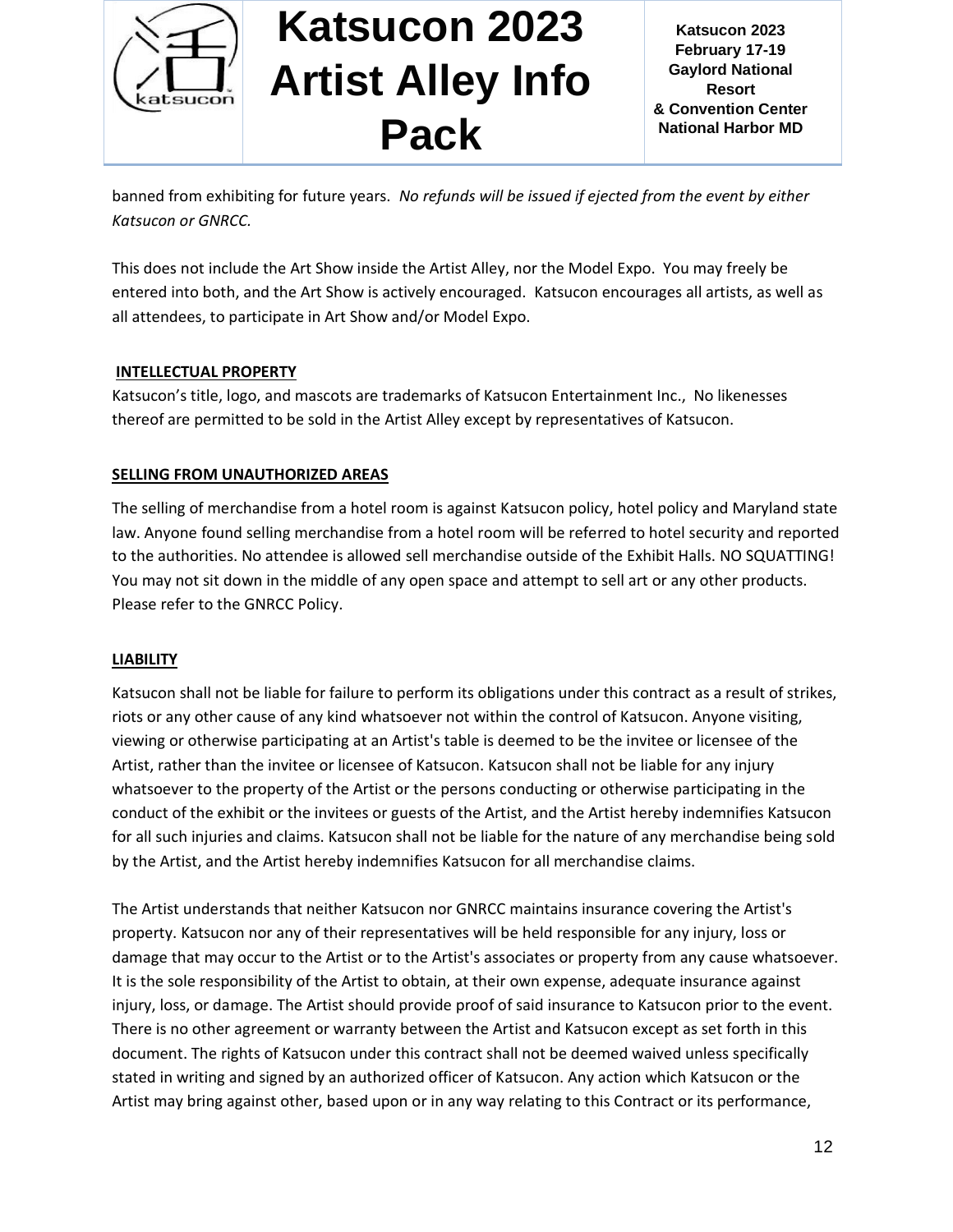

**Katsucon 2023 February 17-19 Gaylord National Resort & Convention Center National Harbor MD**

and shall be brought in Federal or State court located within the State of Maryland. Katsucon and the Artist hereby waive all questions of personal jurisdiction or venue in order to give effect of this provision.

### **INDEMNIFICATION**

The Artist and Katsucon, to the extent permitted by law, agree to defend and indemnify the other, and its officers, directors, agents, and employees, of and from all claims, demands, or suits for intellectual property, personal injury or property damage, including costs and attorney fees, in any way arising out of or related to third party claims based on the indemnifying party's negligent acts or omissions in connection with the Event, except to the extent of the negligence of the indemnified party.

#### **SEVERABILITY**

Should any provision of this document be rendered or declared invalid by reason of any existing or subsequently enacted legislation or by any decree by a court of competent jurisdiction, such invalidation of such part or portion of this document shall not invalidate the remaining portions, and they shall remain in full force and effect. Anyone found to have misrepresented their information during the application process may be denied a table and/or removed from their table without refund. Further, they may not be permitted to reapply to the Artist Alley in the future, at the discretion of the Artist Alley Coordinators and the Con Chair.

As an Artist, by paying to participate in the Katsucon Artist Alley, you expressly acknowledge that you have read the Katsucon Artist Alley Info Packet and the Katsucon Code of Conduct and understand the rights, obligations, terms, and conditions set forth herein for the usage of the Katsucon Artist Alley at Katsucon and hereby agree to be bound and comply with the terms. You further acknowledge that failure to abide by the terms for Katsucon Artist Alley may result in loss of all privileges without recourse or refund. No verbal agreements will be honored.

Artists MUST comply with convention policy as well as city and state laws. Any violation of this may result in expulsion of the Event Space.

### **LOAD-IN/LOAD-OUT/LOADING DOCK/ PARKING**

Artists will be able to load-in from the main entrance, side entrance(from parking garage) and loading dock.

You can not leave your vehicle parked in those areas. Please refer to the GNRCC Policy.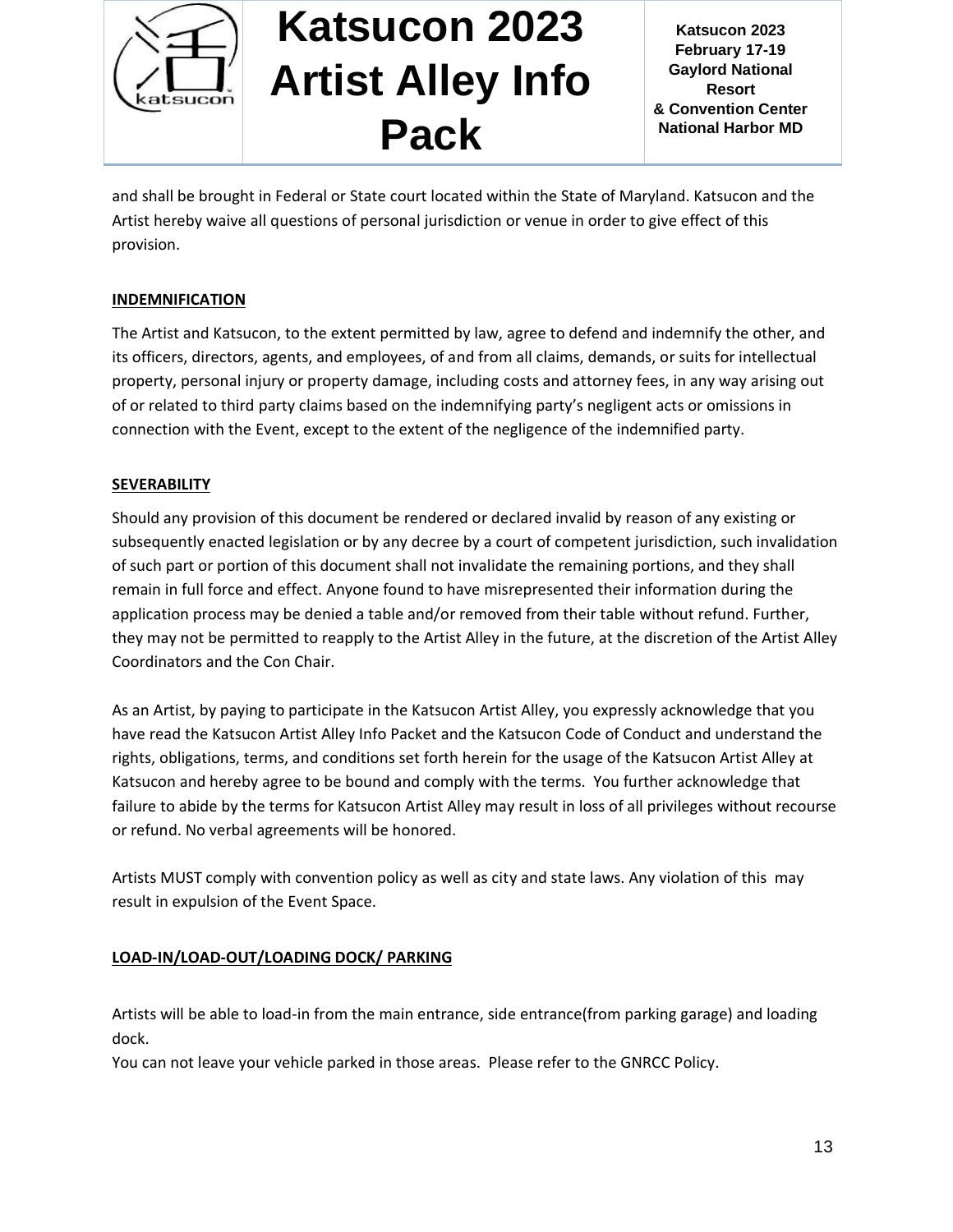

Do not start setting up until your vehicle is moved. (NOTE: Areas to offload your vehicles are subject to change at any time. Information will be relayed from Katsucon Artist Alley Department accordingly.)

Artists will be able to use the same entrances and loading dock for load-out.

To get to the loading dock as you approach National Harbor, do NOT turn onto Waterfront St, Fleet St or St George Blvd. Keep going straight and the road will lead directly to the loading docks. You will pass an open-air parking lot and the GNRCC parking garage along the way as you approach the dock.

There is a staging area next to the dock where you can wait in your vehicle for an open bay from which to unload. After unloading, you cannot park in the staging area. You must move your vehicle to one of the parking garages. All parking areas in National Harbor, as well as GNRCC, charge a fee.

There is a ramp at the end of the dock for loading in from the street level. To help get everyone's vehicles in and out as quickly and efficiently as possible, please unload your vehicle completely first, then move your vehicle, then start your setup. And for load-out, please pack up your belongings completely before moving your vehicle to the loading dock.

You must follow directions for load in and load out at the dock to ensure safety and smooth loading. The safety services agents will not allow anyone to unload outside the designated time frame.

Your table must be completely packed up and your area clean before you or your helper can get in line to use the loading dock.

### **ELECTRIC, INTERNET, TELEPHONE, SHIPPING/STORAGE SERVICES**

Electrical, internet, telephone, shipping/storage service are available from the GNRCC for a fee [\(https://gaylordnational.boomerecommerce.com\)](https://gaylordnational.boomerecommerce.com/). Electrical, internet, telephone, shipping/storage service as well as any other special requests are the financial responsibility of the Artist. Information will be provided once table have been assigned.

#### **MARYLAND STATE SALES TAX ID INFORMATION**

Maryland State Law requires that all Exhibitors charge 6% state sales tax separate from the amount of the sale. Even if you are from another state, you must charge your customers Maryland tax for sales made in Maryland. Most merchandise sold at the convention is subject to Maryland sales tax. There are few things that are not taxable in Maryland. If you have a question about whether something is taxable, please consult your tax advisor.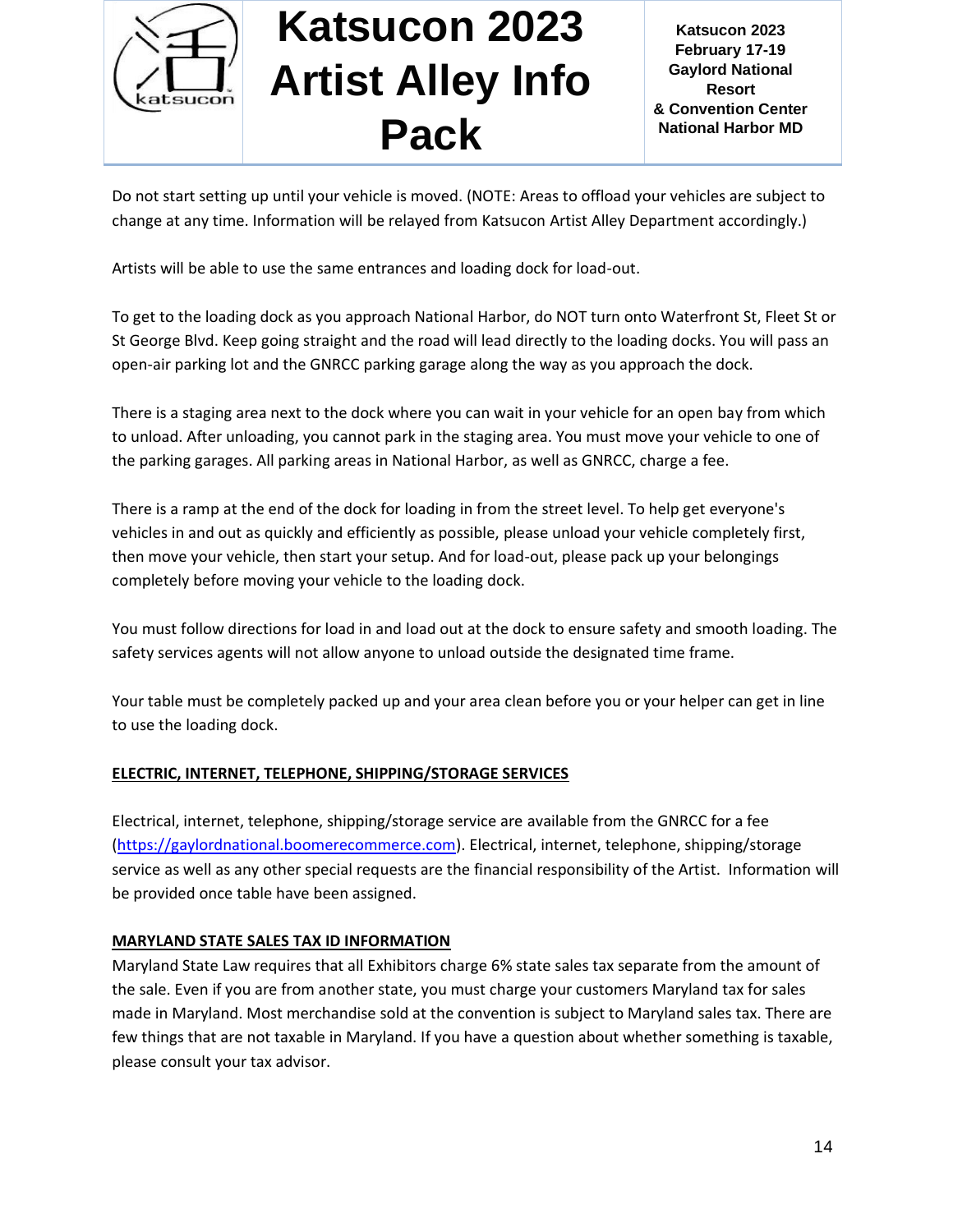

**Katsucon 2023 February 17-19 Gaylord National Resort & Convention Center National Harbor MD**

Artists are required to receive a state Tax ID from the Comptroller of the Treasury either before the convention, and to send in the collected sales tax within 30 days following the convention. Prior to the convention, Katsucon will forward a list of all registered Artists to the Maryland Comptroller's office. The Comptroller will then send out a Temporary Sales and Use Tax license by email or mail to each Artist on the list. Artists with current Maryland Tax IDs may use their current numbers; just write your Maryland Trader's Tax License number on the temporary license and send it back to the Comptroller.

If you have any questions about Maryland State Sales Tax, contact the Maryland State Comptroller's Office at (410) 767-1543, or by mail at the following address: Comptroller of Maryland State License Bureau P.O. 2397 Annapolis MD 21404-2397

2 copies of the Exhibitor's Affidavit and a copy of your tax license (or a copy of a Trader's License) must be presented upon your arrival at the Convention Center KAA sign-in table before you can be issued your table space and badges. If you forget to bring the Affidavit with you, you must fill one out on-site. A copy of the Affidavit must be kept in your booth at all times during the convention.

Please have 2 copies of the signed Affidavit ready. One to display at your table and one to give to the KAA check-in staff.

Katsucon is required to forward all Affidavits to the Comptroller's office following the close of the convention.

### *NO ARTIST WILL BE PERMITTED TO SET UP WITHOUT A MARYLAND TAX LICENSE AND AN EXHIBITOR'S AFFIDAVIT.*

Katsucon reserves the right to revise, amend, adapt, modify, update or otherwise change these rules to protect the safety, security, liability, or public image of the convention and/or it's attendees, or for any other reason deemed necessary by the Katsucon executives.

### **GAYLORD NATIONAL RESORT & CONVENTION CENTER POLICIES**

- 1. Decorations, signs, banners, etc. may not be taped, nailed, tacked, stapled, or otherwise fastened to ceilings, walls, painted surfaces, or columns in the GNRCC.
- 2. No holes may be drilled, cored, or punched in the facility.
- 3. No sample food and/or beverage products may be distributed by Exhibitors.